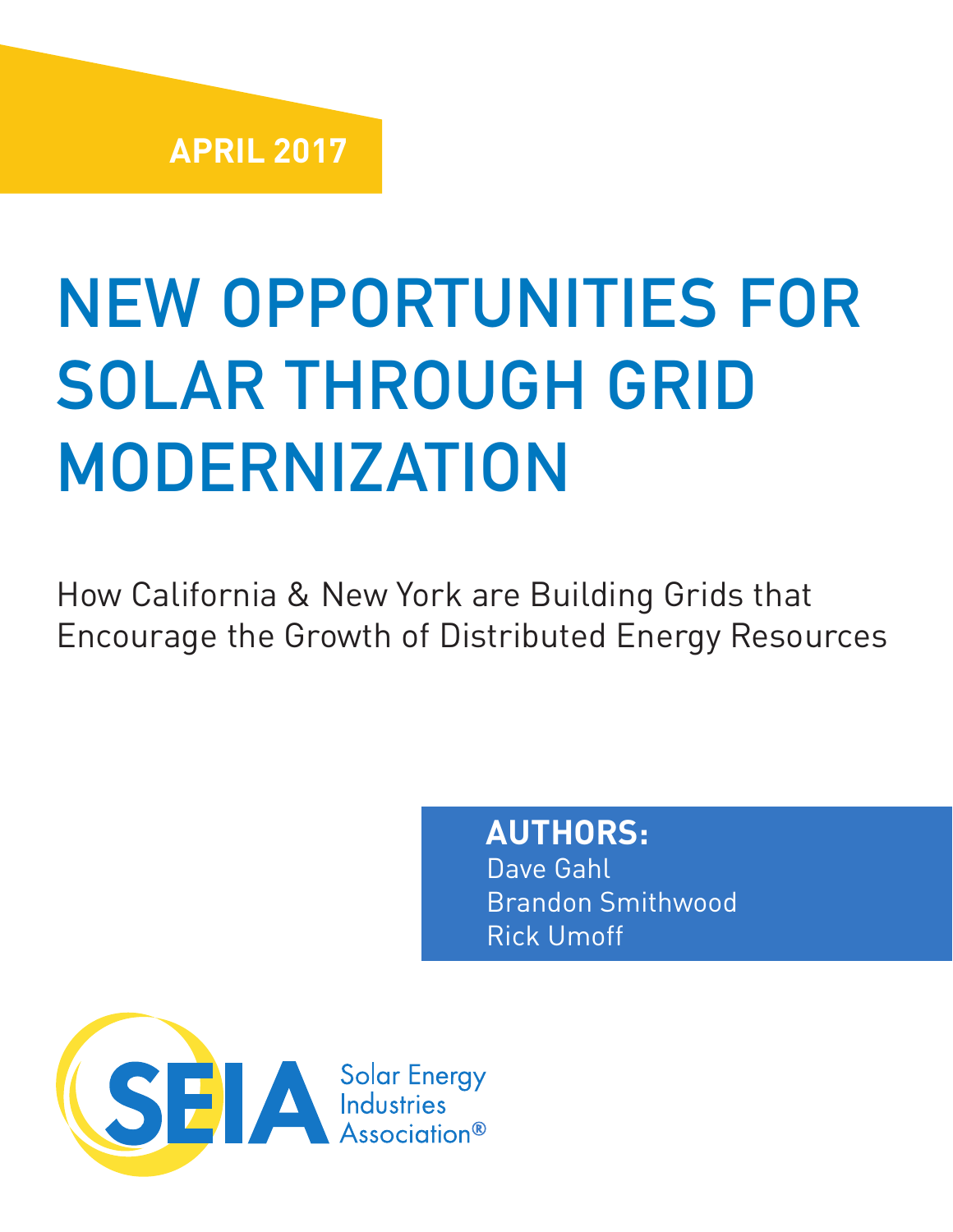## EXECUTIVE SUMMARY

Lawmakers and utility regulators in California and New York have been extensively engaged in efforts to modernize the electric distribution grid. This paper draws on the experience of Solar Energy Industries Association (SEIA) staff in each jurisdiction and explains how these efforts are creating new opportunities for solar power.<sup>1</sup> The paper describes the policy and political landscape in each state and summarizes the ways in which regulators are currently addressing grid modernization. We identify common elements of these efforts, which include: 1) updating utility system planning; 2) identifying alternatives to traditional utility investments; 3) establishing robust cost benefit frameworks; 4) modifying compensation frameworks to drive investments in distributed energy resources (DER), and 5) making utility investments in technologies that bring new functionality to the grid itself. Future papers will drill down into the details of these issues and discuss the pace of change, whether grid modernization efforts are bearing fruit, and obstacles to implementation.

## INTRODUCTION TO GRID MODERNIZATION

For decades, electric distribution utilities have been upgrading their systems with new capabilities and better equipment to make their systems safer, more reliable and less costly to operate. But with more customers than ever producing their own clean power with solar and other DER, energy regulators, electric utilities and solar firms are now faced with new operational conditions as well as new opportunities.

## ABOUT THIS WHITEPAPER SERIES

This series of SEIA policy briefs takes an in-depth look at state-level efforts to modernize the electric utility grid. Built during the last century, the United States electric grid was primarily designed to transport electricity from central station power plants to end-use customers. But with rapid growth of distributed energy resources such as solar, customers are increasingly taking charge of their own energy. Today's electric grid must allow distributed energy technologies to flourish and provide reliable, low-cost power for consumers. Distributed energy resources, like solar, can also provide power where it is needed most and help avoid investments that a utility would otherwise need to make.

This series explores the elements of electric grid modernization, compares the ways in which two leading states are tackling these issues, and discusses how these efforts are creating new opportunities for solar power. Grid modernization efforts in states present significant risks and opportunities for solar. These efforts will determine how much new solar and other distributed energy resources can interconnect to the grid, identify areas where solar can provide grid services in lieu of utility investments, and in some states, will shape the future of net energy metering.

 $^{\rm 1}$  SEIA's state affairs team is actively involved in proceedings in these two states, and has filed comments individually and as part of coalitions on key aspects of grid modernization dockets, and regularly engages with regulators on these and other issues.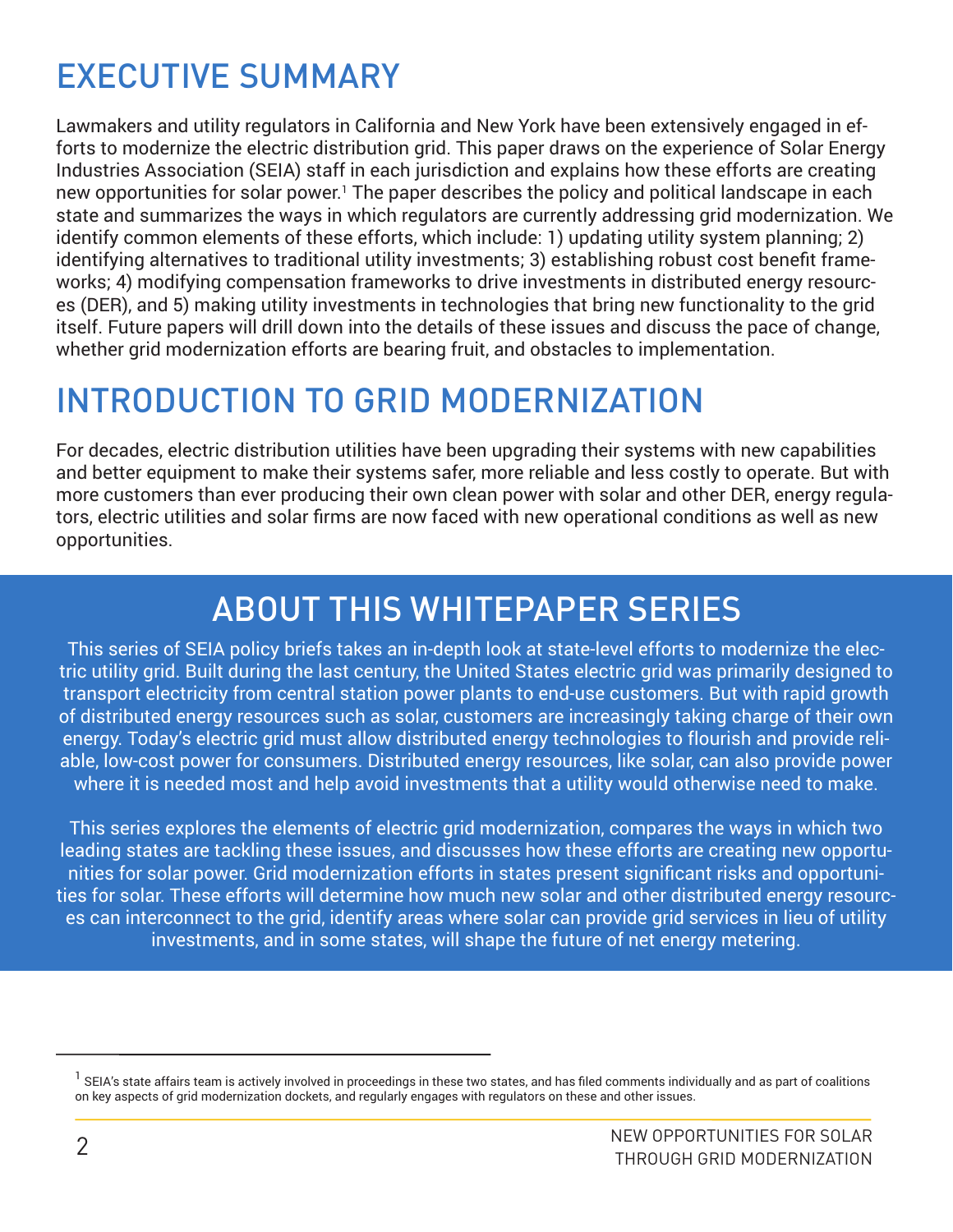The grid must be enhanced to encourage the widespread use of clean distributed energy resources, such as solar power. Grid upgrades must also be executed in a way that allows ratepayers to save money versus business-as-usual utility spending on distribution infrastructure. New value and compensation frameworks must also be created to facilitate the deployment of DER in strategic locations that can yield benefits to ratepayers.

Thus, energy regulators across the country, have started a host of dockets to consider changes to utility practices. California and New York have made considerable progress. But even with progress being made on the coasts, regulators and utilities are still in the earliest stages of modernizing the grid. As colleagues at More than Smart have described the process of creating a more modern grid, even leading states are still in the walking phase of More than Smart's walk, jog, run framework. Shown in the figure, even leading states haven't hit the ground running. We describe state efforts in California and New York below.



## GRID MODERNIZATION IN CALIFORNIA

Passed in 2013, Assembly Bill 327 launched a series of regulatory proceedings that will profoundly shape California's solar market, the largest in the country. The bill instructed the California Public Utilities Commission (CPUC) to undertake comprehensive residential rate reform for the first time since the energy crisis at the turn of the millennium, and move customers, on at least a default basis, to time-of-use rates by the end of the decade. This ambitious bill also tasked the CPUC with consideration of a NEM-successor tariff and review of utility Distribution Resource Plans.

 $^2$  For most states DER penetrations are low enough that dramatic changes to grid capabilities and tariffs are unwarranted

 $^3$  Resnick Sustainability Institute at the California Institute of Technology, "More than Smart; A Framework to Make the Grid More Open, Efficient and Resilient" (August 2014). Available at: http://morethansmart.org/wp-content/uploads/2015/06/More-Than-Smart-Report-by-GTLGand-Caltech-08.11.14.pdf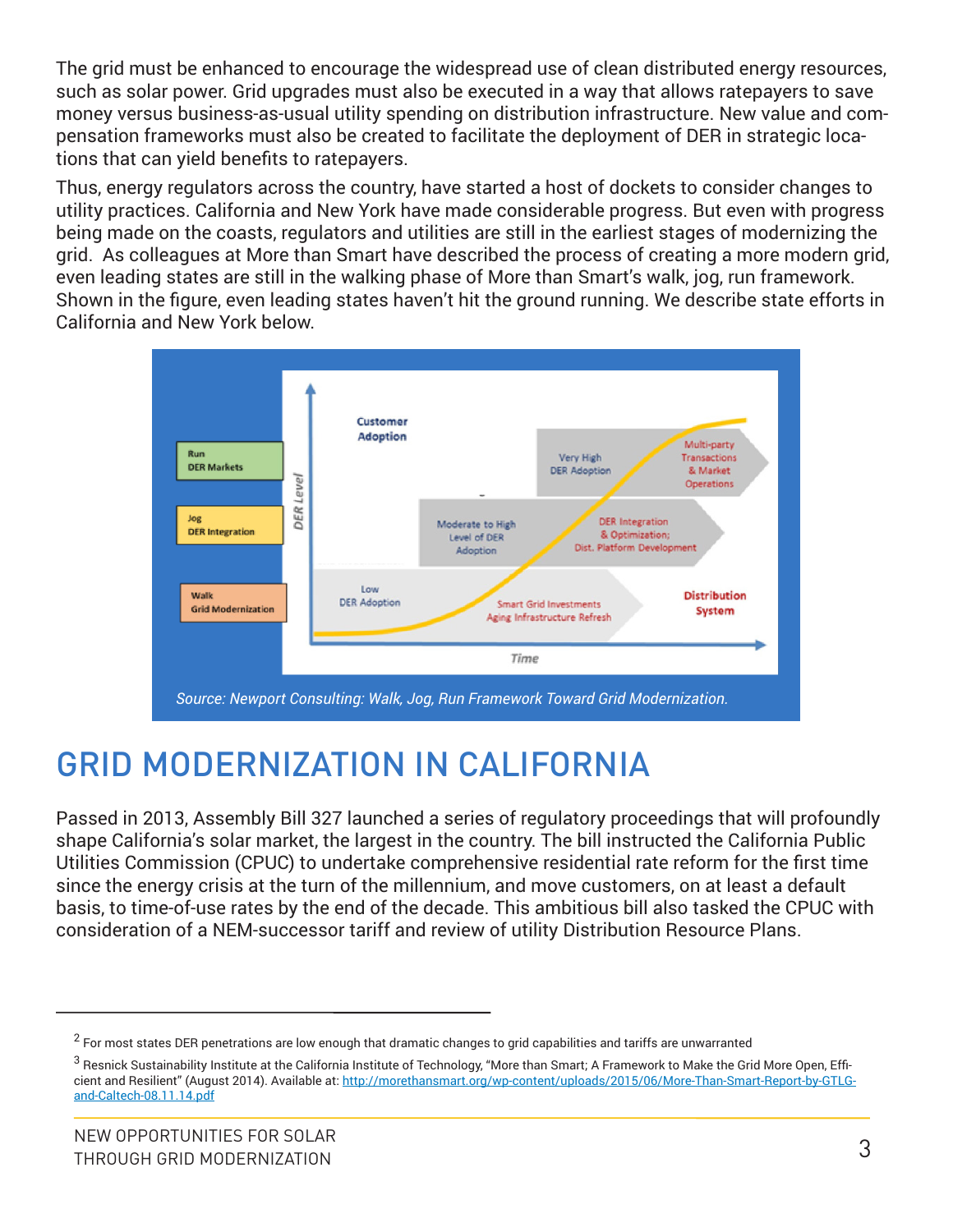In 2016, the CPUC retained full retail net metering provided that net metering customers: 1) pay non-bypassable charges on a gross- rather than net-basis; 2) pay a one-time interconnection fee; and 3) take service on a time-of-use rate.<sup>4</sup> The CPUC also signaled that it would revisit the net metering tariff beginning in 2019 after significant changes to rates came to a conclusion. Come 2019, the decision stated, the Commission would also have insights and tools from proceedings looking at revamping distribution system planning, operations, and investment.

The move to more location-specific valuation, and possibly location-specific compensation, is occurring in California's Integrated Distributed Energy Resources (IDER) Proceeding<sup>5</sup> and Distributed Resources Planning (DRP) Proceeding.<sup>6</sup> The DRP proceeding is developing a locational net benefit analysis (LNBA).



The LNBA is an evolution of the cost-effectiveness framework that the CPUC has used to evaluate distributed energy resources. Regulators have identified certain avoided costs that are "system level" values and do not vary by location across a utility service territory. They are also looking to improve and harmonize these system values through a process that is underway in the IDER proceeding. Transmission and distribution avoided costs, local capacity needs, and energy losses, which historically have been evaluated on a system-wide average basis will now vary at a much more geographically granular level: at the distribution planning area, substation level, or even circuit by circuit. Utilities are also evaluating other specific values such as voltage, power quality and reliability and resiliency and may add further values, such as asset life extension, data collection and situational awareness.

<sup>&</sup>lt;sup>4</sup> California Public Utilities Commission, D.16-01-044, "Decision Adopting Successor to Net Energy Metering Tariff" (January 2016)

<sup>&</sup>lt;sup>5</sup> California Public Utilities Commission, R.14-08-013 "Order Instituting Rulemaking on Distribution Resources Planning" (August 2014)

 $^6$  California Public Utilities Commission, R.14-10-003 "Order Instituting Rulemaking on Integrated Distributed Energy Resources" (October 2014)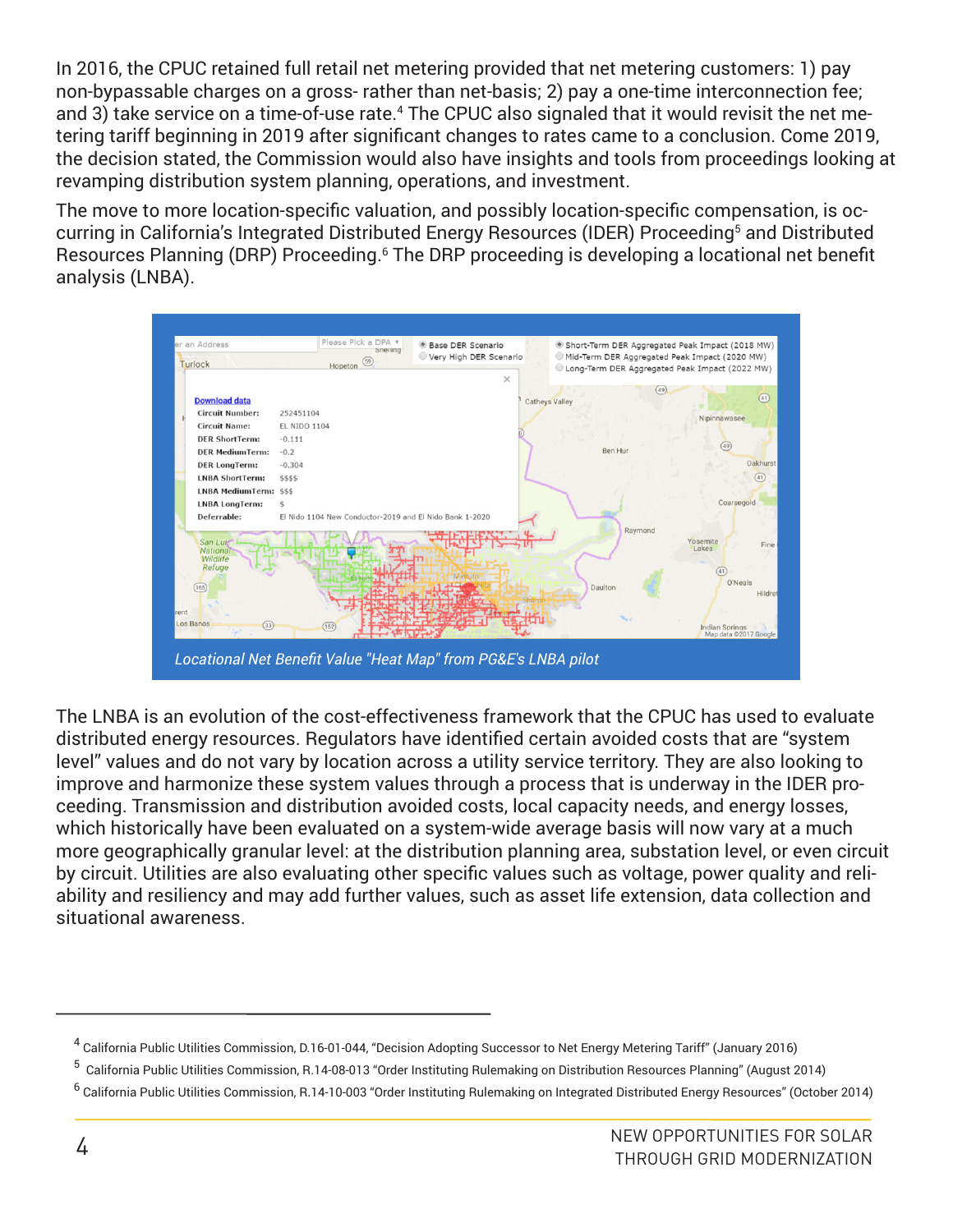The locational net benefit analysis represents a significant step forward in providing transparency about utility distribution system needs that have the potential to be met by distributed energy resources in lieu of traditional utility equipment. However, questions remain over how values are calculated, particularly for services such as voltage management, which are not well valued by evaluating the ability of a DER to modify load. There are also questions about whether an avoided cost methodology is itself appropriate and how utility system needs should be identified when needs change within a utility's annual planning cycle.

## GRID MODERNIZATION IN NEW YORK

New York's overall policy objectives set in the State Energy Plan are to obtain 50% of the state's electricity from renewables by 2030 and reduce greenhouse gas emissions by 40% from 1990 levels by the year 2030.<sup>7</sup> To realize these goals, New York launched the Reforming the Energy Vision (REV) effort at the New York Public Service Commission (PSC). REV is a multifaceted initiative that aims to reduce ratepayer surcharges, create new markets for energy and technology companies, update aging utility infrastructure at a lower cost than business as usual, create a grid that's less prone to outages, and reduce greenhouse gas pollution. $^8$ 

As part of REV, the PSC also updated its benefit cost framework. The PSC selected the state's investor owned utilities as transactive grid operators and required them to prepare Distributed System Platform Implementation Plans (DSIPs) for transitioning to their new role. The PSC also required utilities to prepare a supplemental plan prepared jointly by all the utilities that proposed shared tools, processes and protocols to help operate a modern grid. The PSC directed the utilities to include adequate and reasonable assumptions about the uptake of DER in their load forecasts; provide third parties sufficient information to evaluate the best locations for solar systems; and describe a process for integrating cost effective DER at a system-wide scale. The initial DSIPs filed at the PSC included extensive analysis of utility grid operations.

The PSC has also pursued alternatives to utility investments through individual rate cases. In early 2014, the PSC required Consolidated Edison to make investments in distributed energy resources to avoid a \$1 billion substation upgrade in Brooklyn/Queens.9 Called the Brooklyn/ Queens Demand Management (BQDM) effort, the PSC then directed the state's other investor owned utilities in their DSIP filings to identify similar areas where demand could be met with alternative investments.

*A better understanding of the distribution grid will help solar projects, particularly by creating more certainty around the distribution system's ability to interconnect new systems at different locations.*

<sup>&</sup>lt;sup>7</sup> New York State Energy Planning Board, "2015 New York State Energy Plan" (June 2015). Available at: <u>https://energyplan.ny.gov</u>/

<sup>&</sup>lt;sup>8</sup> New York PSC, Case 14-M-0101, "Order Adopting Regulatory Policy Framework and Implementation Plan" (February 2016).

<sup>&</sup>lt;sup>9</sup> New York State Public Service Commission, Case 14-E-0302 "Order Establishing Brooklyn/Queens Demand Management Program" (December 2014). Available at: http://documents.dps.ny.gov/public/MatterManagement/CaseMaster.aspx?MatterCaseNo=14-E-0302&submit=-Search+for+Case%2FMatter+Number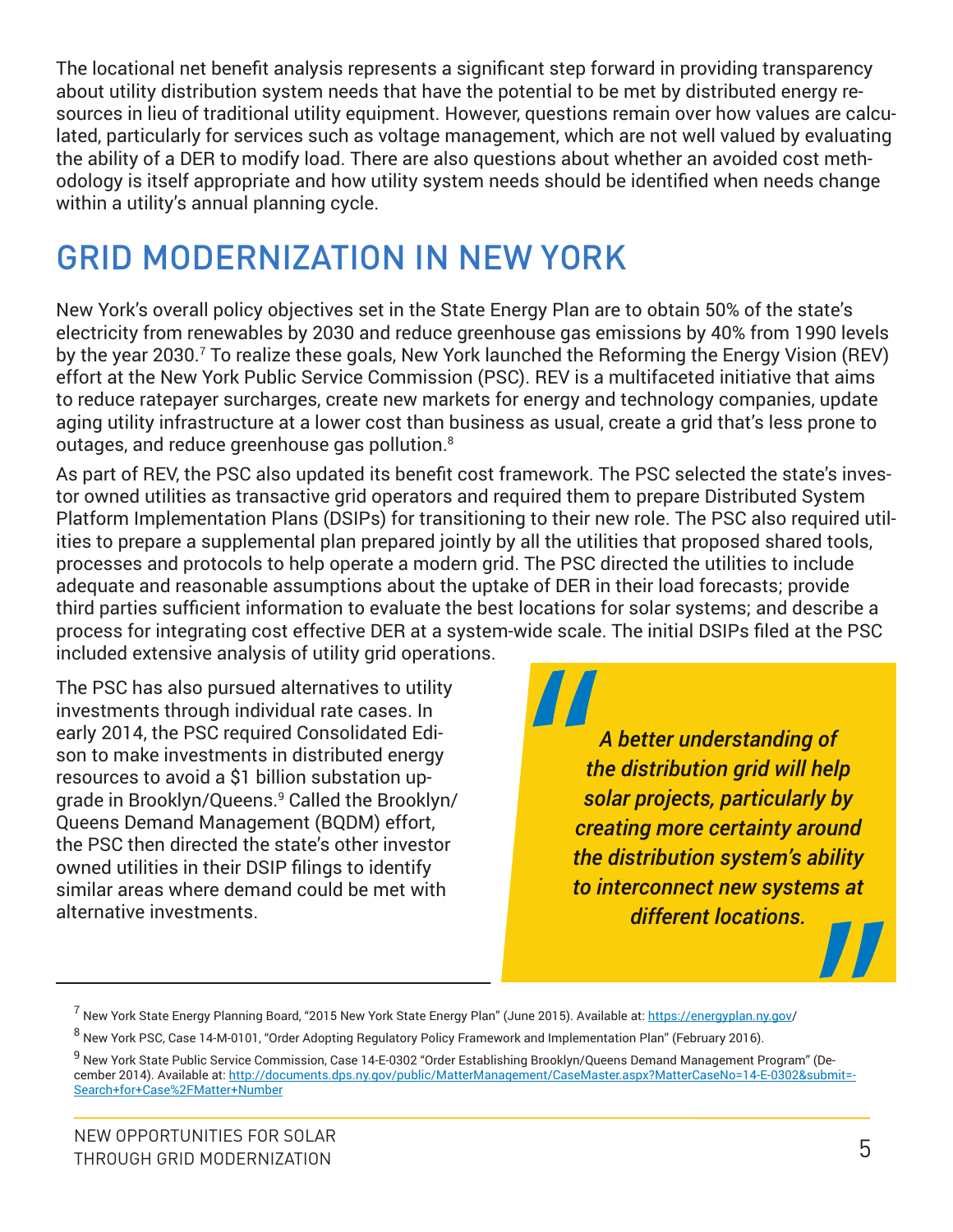At approximately the same time the PSC also launched an effort to develop an interim and long-term tariff for solar systems, and other DER providers, that would send more accurate price signals than the ones sent through retail rate net energy metering. Called the Value of Distributed Energy Resources (VDER) proceeding, this case attempts to unbundle the various components of value contained in electric rates, including energy value, capacity value, environmental and locational value<sup>10</sup>. Although regulators recognized that they did not have the analysis to provide precise valuation, they established proxy values and a transition credit mechanism to estimate these values for the first phase of the tariff. A second phase of the proceeding will attempt to provide more accurate valuations.

## THE COMMON ELEMENTS OF GRID MODERNIZATION

Although public utility commission discussions about modernizing the electric grid are unfolding in different ways, the elements of grid modernization include the following five main concepts: 1) updating utility system planning; 2) identifying alternatives to traditional utility investments; 3) establishing robust cost benefit frameworks, 4) modifying compensation frameworks to drive investments in DER, and 5) making utility investments in technologies that bring new functionality to the grid itself. We unpack these elements below.

#### **Updated Utility System Planning and Transparency**

Arguably the foundation to all grid modernization efforts involves a fundamental shift in the way electric utilities plan to meet electric system needs. This planning should view all DER as an asset to the grid instead of a problem to be avoided, as it is sometimes perceived today.

A better understanding of the distribution grid will help solar projects, particularly by creating more certainty around the distribution system's ability to interconnect new systems at different locations. Currently developers of larger projects face uncertain prospects regarding interconnection costs and timing for their projects: will the developer need to pay for distribution system upgrades? How long will the interconnection process take? Better planning ultimately involves the utilities releasing more detailed analyses of system needs such as line-by-line analysis of the ability of the existing grid to incorporate solar systems, often referred to as hosting capacity analysis. This information should be made available more frequently, not simply as part of three-or-five -year capital improvement plans. Accurate and timely hosting capacity analyses should take a considerable amount of uncertainty and delay out of the interconnection process.

Better planning can also ensure that unnecessary utility investments are avoided and opportunities for DERs to provide "non-wires alternatives" are identified. Solar firms can help provide solutions to grid problems, once they know what the problems are and what the actual constraints of the grid look like. To enable these opportunities, utilities should make more information about utility system operations available to solar companies on a regular basis.

<sup>&</sup>lt;sup>10</sup> New York State Public Service Commission, Case 15-E-0751 "Notice Soliciting Comments and Proposals on an Interim Successor to Net Energy Metering and of a Preliminary Conference" (December 2015). Available at: http://documents.dps.ny.gov/public/MatterManagement/ CaseMaster.aspx?MatterCaseNo=15-E-0751&submit=Search+for+Case%2FMatter+Number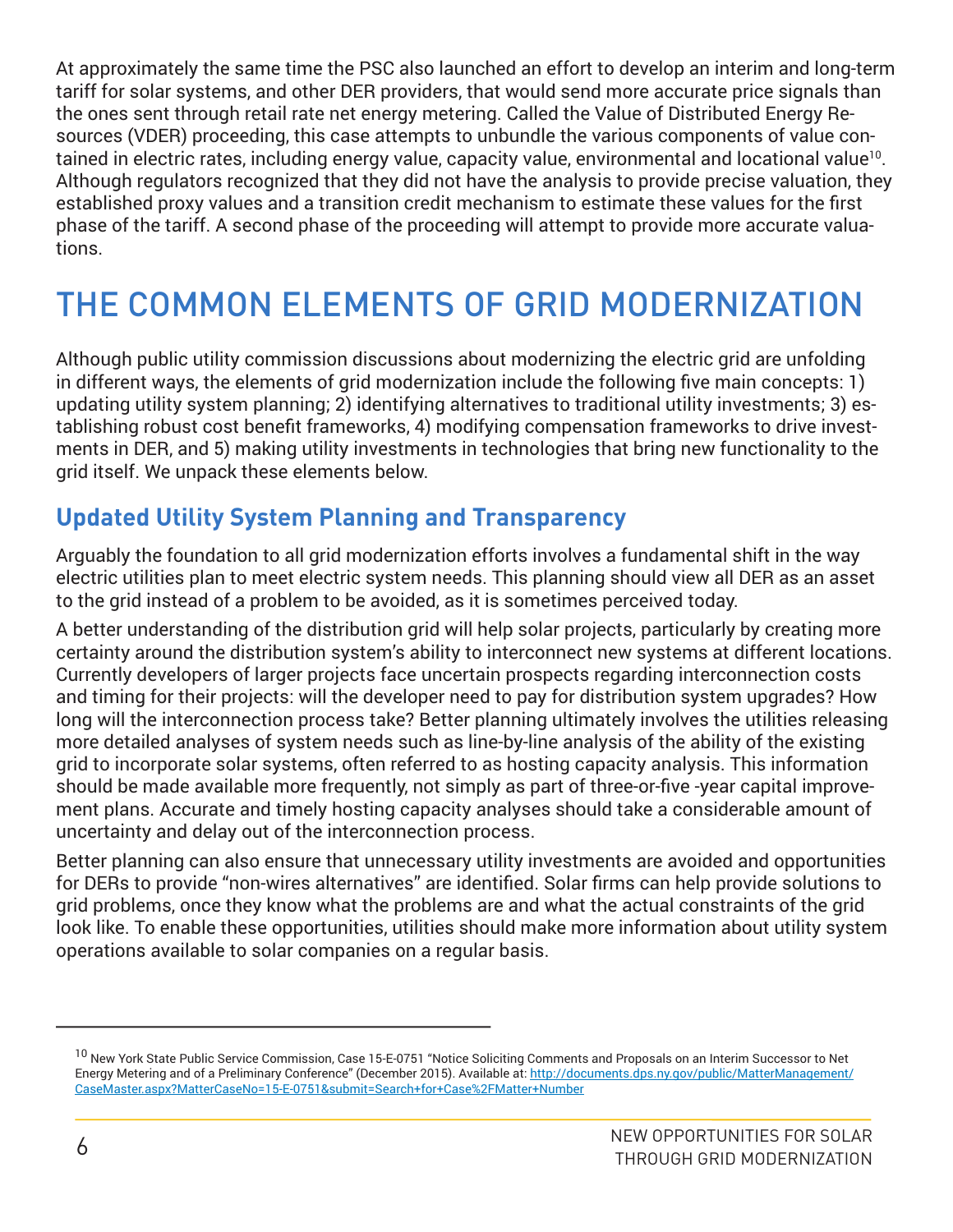

#### **Establishing a Robust Benefit Cost Framework**

Grid modernization efforts should also include establishment of a robust and transparent benefit cost framework to inform utility planning and ensure full and fair valuation of distributed energy resources vis-à-vis conventional utility investments. A benefit cost framework should take into consideration values including, but not limited to bulk system values, distribution system values, reliability and resiliency, and societal values. Additionally, the framework should consider costs associated with grid modernization efforts, including potential costs resulting from integrating DERs into the grid. The benefit cost framework can be used to place a value on DERs for the benefits they deliver, which may inform tariff development or solicitations of DERs on a portfolio basis.

> *Once utility planners have published better ongoing data about system needs, utilities, regulators and solar firms can then identify strategic locations on the grid itself where traditional capital investments can be offset by DER alternatives.*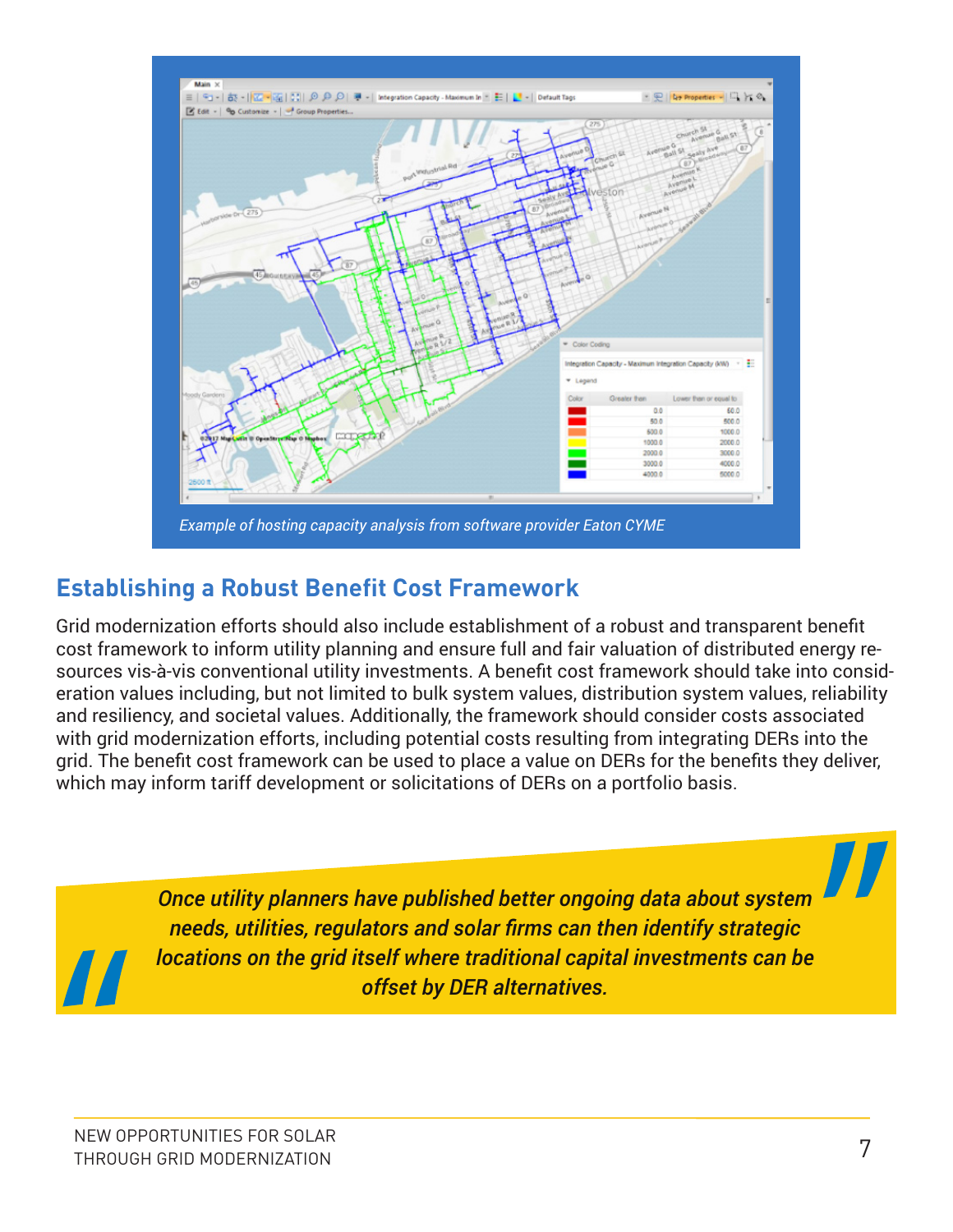

#### **Identifying Alternatives to Traditional Utility Investments**

Pilot projects in New York, California, and elsewhere have sought DERs in lieu of more traditional grid upgrades. California used DERs to meet needs created by the unexpected closure of the San Onofre Nuclear Generating Station<sup>11</sup> and is repeating this process to meet needs in Santa Barbara<sup>12</sup>. New York is conducting a similar effort to avoid a distribution substation in Queens.<sup>13</sup>

Improved utility distribution planning can facilitate using NWAs at scale. Once utility planners have published better ongoing data about system needs, utilities, regulators and solar firms can identify strategic locations on the grid itself where traditional capital investments can be offset by DER alternatives. NWAs are a new opportunity for DERs that can save ratepayers money by avoiding costly upgrades to the distribution system by promoting demand side management solutions instead.

#### **Modifying Value/Compensation Frameworks**

Another element of grid modernization involves developing compensation frameworks or rate design reforms to encourage DER providers to build projects in strategic locations. This includes making valuation more locationally dependent, developing solicitations, rates, and tariffs to meet needs in areas of the distribution system with identified needs, and potentially modifying underlying tariffs. In areas with high levels of solar deployment modification of tariffs could include net metering.

<sup>11</sup> https://www.greentechmedia.com/articles/read/California-PUC-Looking-to-Replace-Closed-Nuclear-and-Outlawed-Gas-With-More

<sup>&</sup>lt;sup>12</sup> Jeff St. John, SoCal Edison Seeks 55MW of Distributed Energy Resources to Keep Santa Barbara's Lights On, Greentech Media March 7, 2017 https://www.greentechmedia.com/articles/read/socal-edison-needs-to-keep-the-lights-on-with-distributed-energy

<sup>13</sup> http://www.utilitydive.com/news/coned-brooklyn-queens-non-wire-alternative-project-installs-first-microgrid/432380/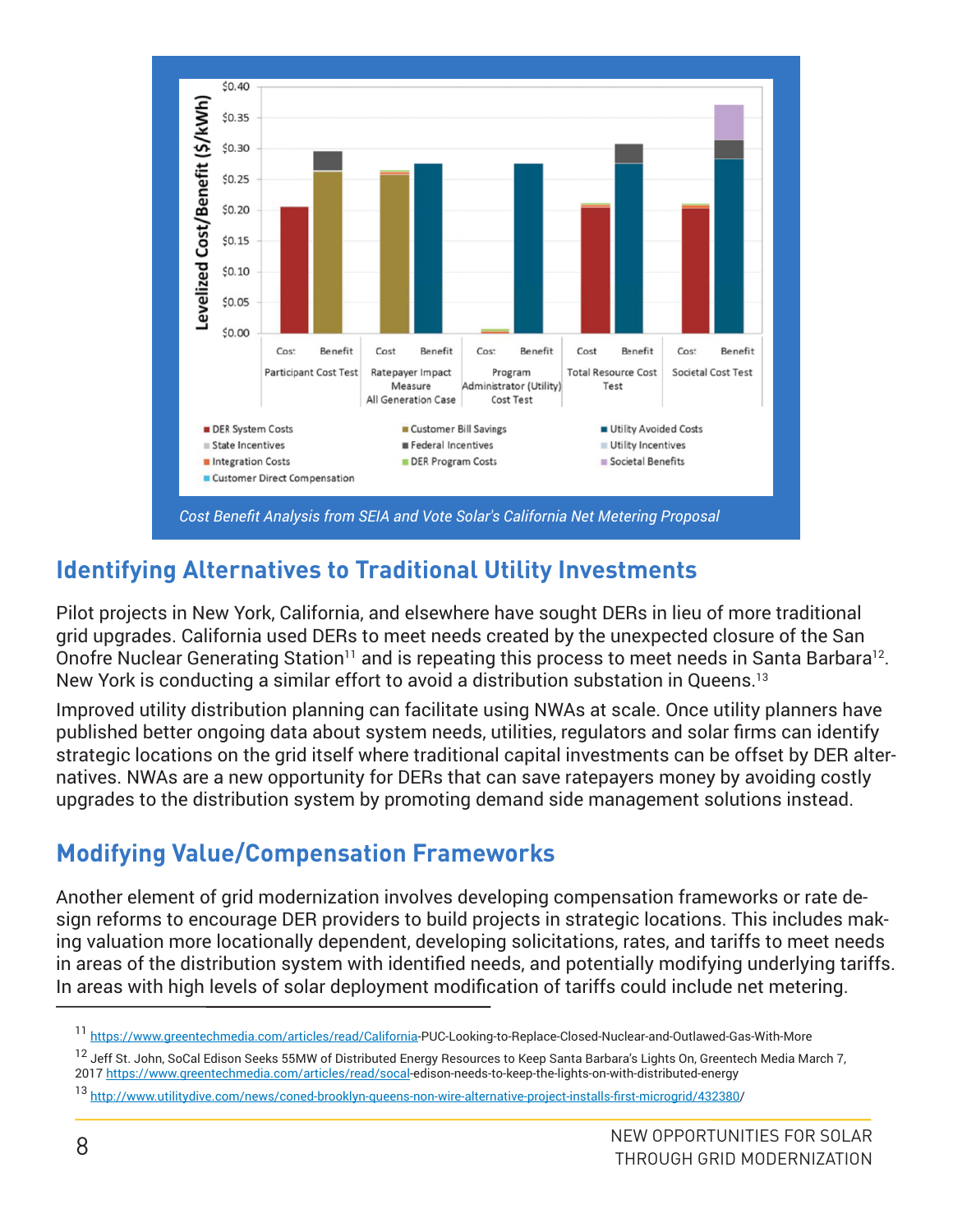#### **Updating the Functionality of the Grid Itself**

The last element involves making improvements to the functionality of the grid itself. These investments in infrastructure may include monitoring technologies to help more easily identify areas of system constraints, they may provide more real-time data about system needs, technologies that allow DER to even out power flows, and metering infrastructure to provide more accurate and timely information about customer electricity usage as well as billing. Utilities across the country vary widely on the extent to which they use these tools.

In this area of grid modernization there is another balance between utility and DER investment. Utilities may need investments, like distributed energy resource management systems (DERMs). But there are also potential opportunities for DERs, particularly with the capabilities of smart inverters which can provide much more data than utility equipment and have the capability to help manage power quality on the distribution system.



*Visualization of a DER communications and control network, Southern California Edison*

## **CONCLUSION**

Leading states are tackling grid modernization through different means, but the elements of the discussions are strikingly similar. Furthermore, grid modernization discussions have moved beyond thought exercises by academics and think tanks. In California and New York, public utility commissions have required the execution of significant pilot programs and have begun requiring utilities to provide new analysis and redesign rates to accomplish their objectives.

But are utilities providing enough useful information on system planning in these dockets? How are new rate designs contributing to efforts to add more distributed energy resources into a more transactive grid? Will these efforts keep their current momentum or bog down based on lack of financial motivation on the part of utilities to participate? We will dive into these questions in future papers.